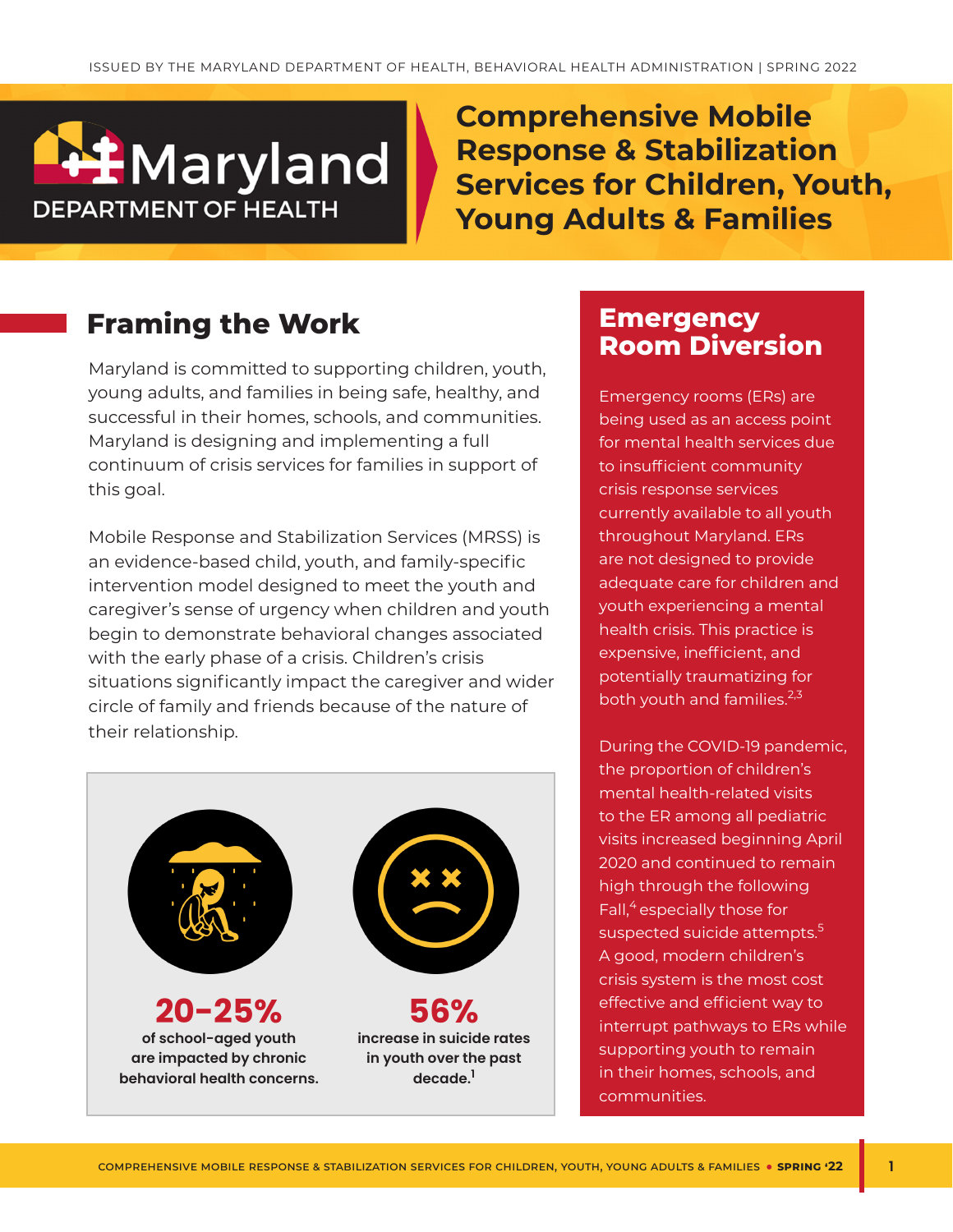

# **Setting the Vision**

#### **Maryland is committed to designing and implementing MRSS that:**

- Is **customized** to meet the needs of children, youth, young adults, and families;
- Provides **timely, relevant services** and supports to prevent escalation of challenges and dangers and to improve outcomes;
- Uses the **child and family's definition of a crisis** and recognizes children, youth, young adults, and families as experts on their own needs;
- Provides **individualized, trauma-responsive** services and supports to meet needs across domains, including peer support, suicide prevention, and in-home services;
- Recognizes and addresses challenges posed by structural and historical inequities and oppression and **continually assesses systems, processes, and services** for problems associated with implicit bias and racial and ethnic disparities;
- Is **culturally and linguistically responsive** and connects families to appropriate community-based services; and,
- **• Leverages the strengths** of children and families, providing services and supports that are aligned to their identified needs.

For more information regarding Maryland's strategic vision, see the full document [here.](https://health.maryland.gov/bha/Documents/BHA_MRSS_StrategicVision_Fall2021.pdf)

**crisis services for mental health should be like a fire department with services available in every neighborhood. anyone can experience a mental health crisis in their family.**

- Jane Walker, Founding Executive Director, Maryland Coalition of Families for Children's Mental Health; Founding Executive Director, Family-Run Executive Director Leadership Association; and, Parent, 201318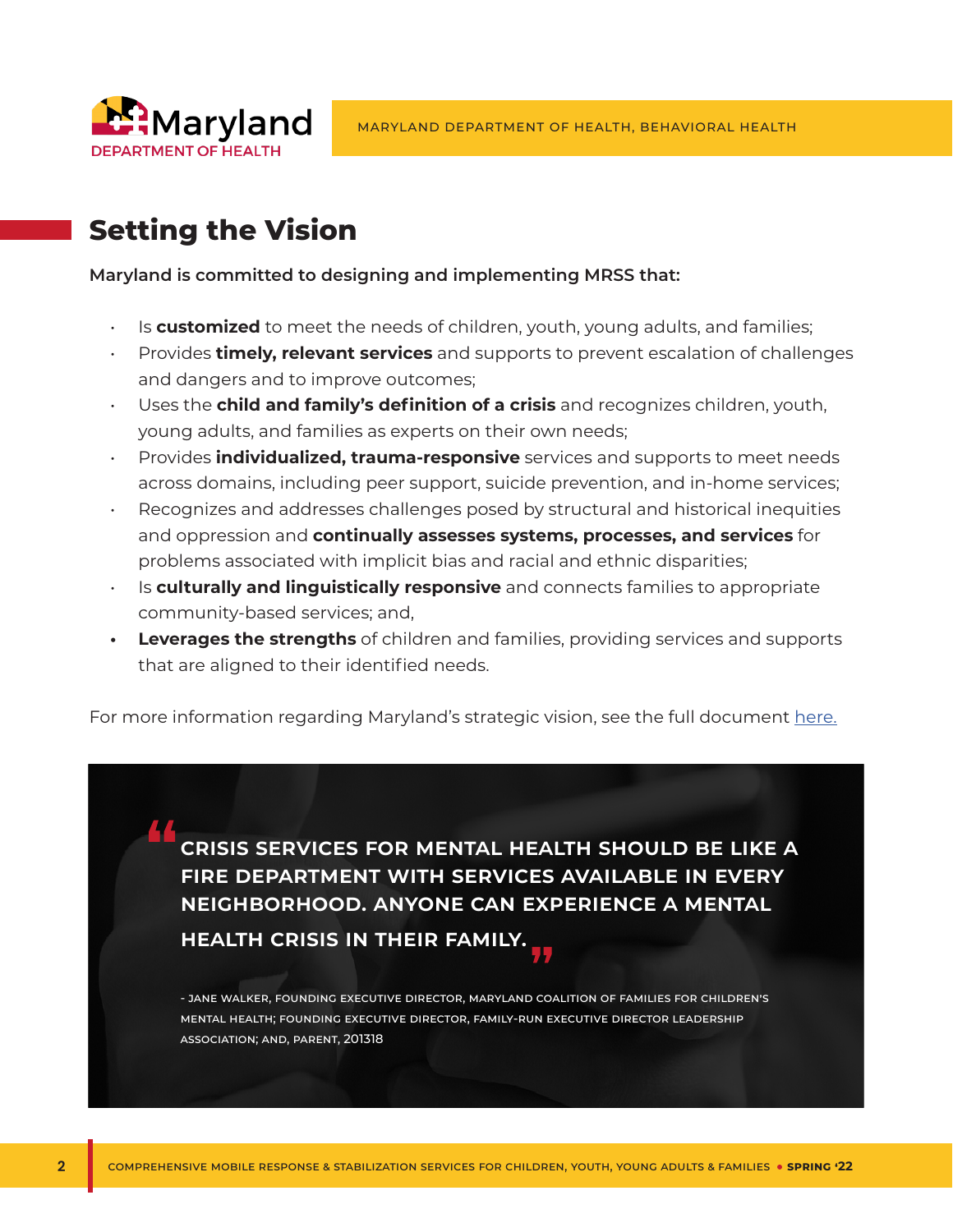

### **Where Does Maryland Go From Here?**

The Maryland Behavioral Health Administration (BHA) seeks to redesign and expand MRSS to be available in each of Maryland's 24 jurisdictions. BHA will be partnering with families, youth, provider organizations, and state and local public child- and family-serving agencies to design, implement, evaluate, and sustain MRSS for children, youth, young adults, and families.

#### **This work will be supported through:**

- Family and youth engagement and partnership;
- Technical assistance, including national best practices in MRSS that are customized to meet the needs of Maryland's children, youth, young adults, and families;
- Development and implementation of a strategic framework and implementation plan; and,
- A Maryland MRSS Quality Improvement Collaborative to enable peer learning, provision of subject matter expertise and technical assistance on best practices and sustainable financing, shared data collection and analysis, and cross-jurisdictional work.

### **Next Steps**

- 1. Conducting an environmental scan of existing mobile response and stabilization services in each of the 24 jurisdictions to inform immediate and long-term action steps with data obtained, in part, from the Local Behavioral Health Authorities and Core Service Agencies;
- 2. Prioritizing strategies for MRSS in regions without any existing crisis response capacity;
- 3. Selecting a crisis assessment tool and MRSS training curriculum to ensure consistent approaches and decision-making statewide;
- 4. Selecting performance and outcomes measures to support continuous quality improvement and evaluation activities;
- 5. Identifying opportunities to leverage and align with federal initiatives, including implementation of 988: The National Suicide Prevention Hotline; and
- 6. Communicating with partners developing Maryland's adult crisis response system to ensure all Marylanders receive consistent information, referrals, and access to services and support.